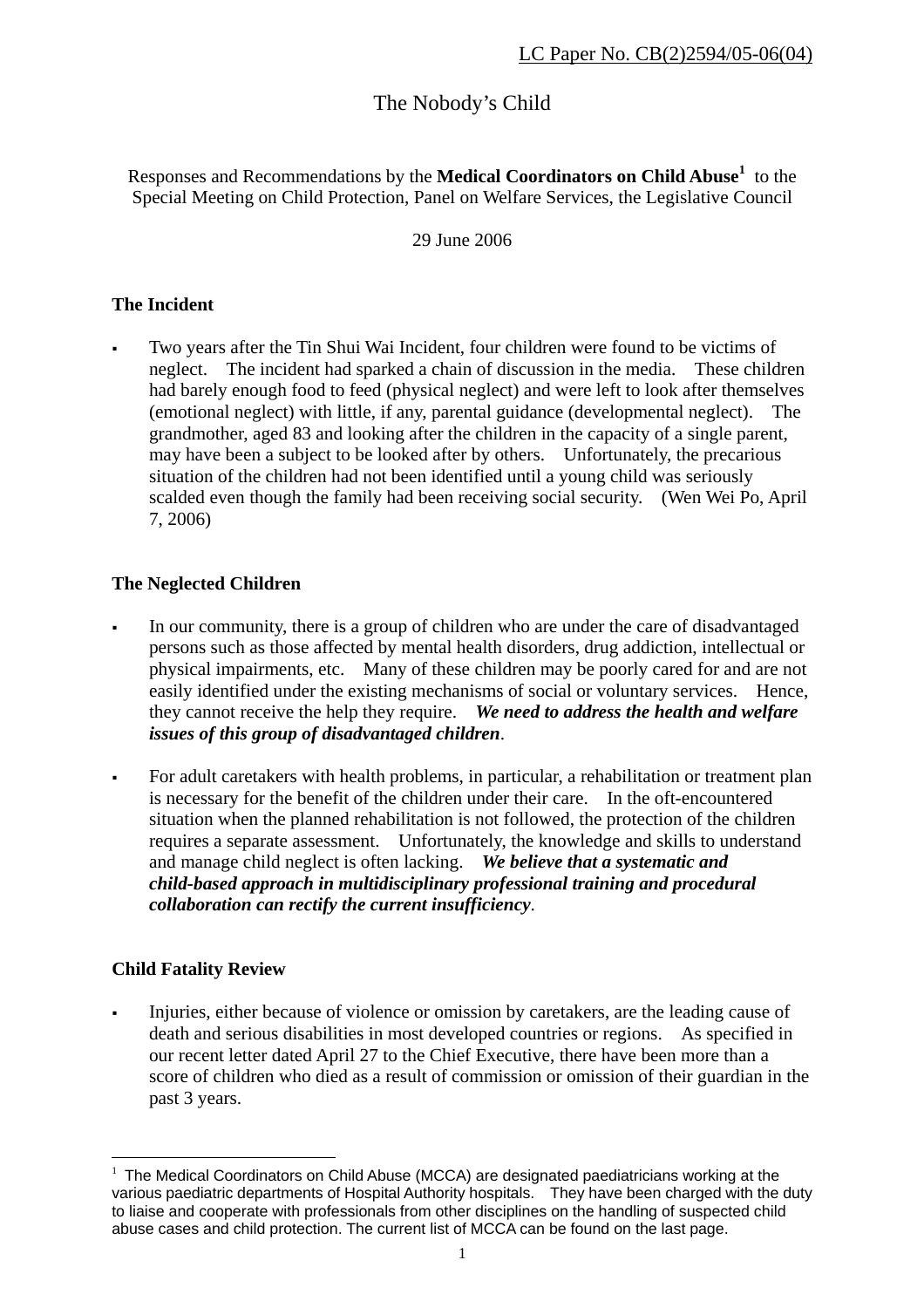While it is easy to lay the blame on a few individuals or perhaps a particular public organization over the isolated deaths of the children, such incrimination does little help to prevent similar incidents in the future. Child Death (or Fatality) Review, successfully carried out in Australia for over ten years and the United States of America for over twenty years is a powerful way of analyzing such incidents, taking into consideration the wider perspective of parental roles (not just prosecution), housing and traffic design and regulations, healthcare, social welfare, legal protective provisions and immigration policies, and finally providing effective solutions for child protection.

## **Children's Rights Commission**

 Because of the uniqueness and complexities of child welfare issues involved in child protection, we recommend the establishment of an independent institution with statutory power to monitor, promote, and protect the rights of children on a continual basis. The proposal of a Children's Rights Commissioner by the United Nations Children's Fund (UNICEF) is a suitable model to follow<sup>2</sup>.

## **Summary Statements**

## **Our Messages**

- The basic needs of children include not only food, shelter and health (*physical*), but also a sense of being nurtured, loved and valued (*emotional*), and an opportunity to develop into a responsible individual in the community (*developmental*). Failure to provide any or all of these needs constitutes child neglect.
- The battered child grows up in pain; the neglected child grows up in numbness. They are predisposed to antisocial behaviours and personalities.
- Children are not the possessions of adults. When it comes to child neglect and protection, the basic needs of children take priority over the wants of their guardians.

## **Our Concerns**

 The immediate dangers of leaving young children unattended at home have been widely publicized. Despite the increasing availability of occasional childcare and other arrangements provided by the Social Welfare Department and non-government organizations, it is disappointing to see mishaps of this kind to take place again and again. Actions are needed to make changes

 2 Information sheet – Children's rights commissioner. London: UNICEF, 2001.